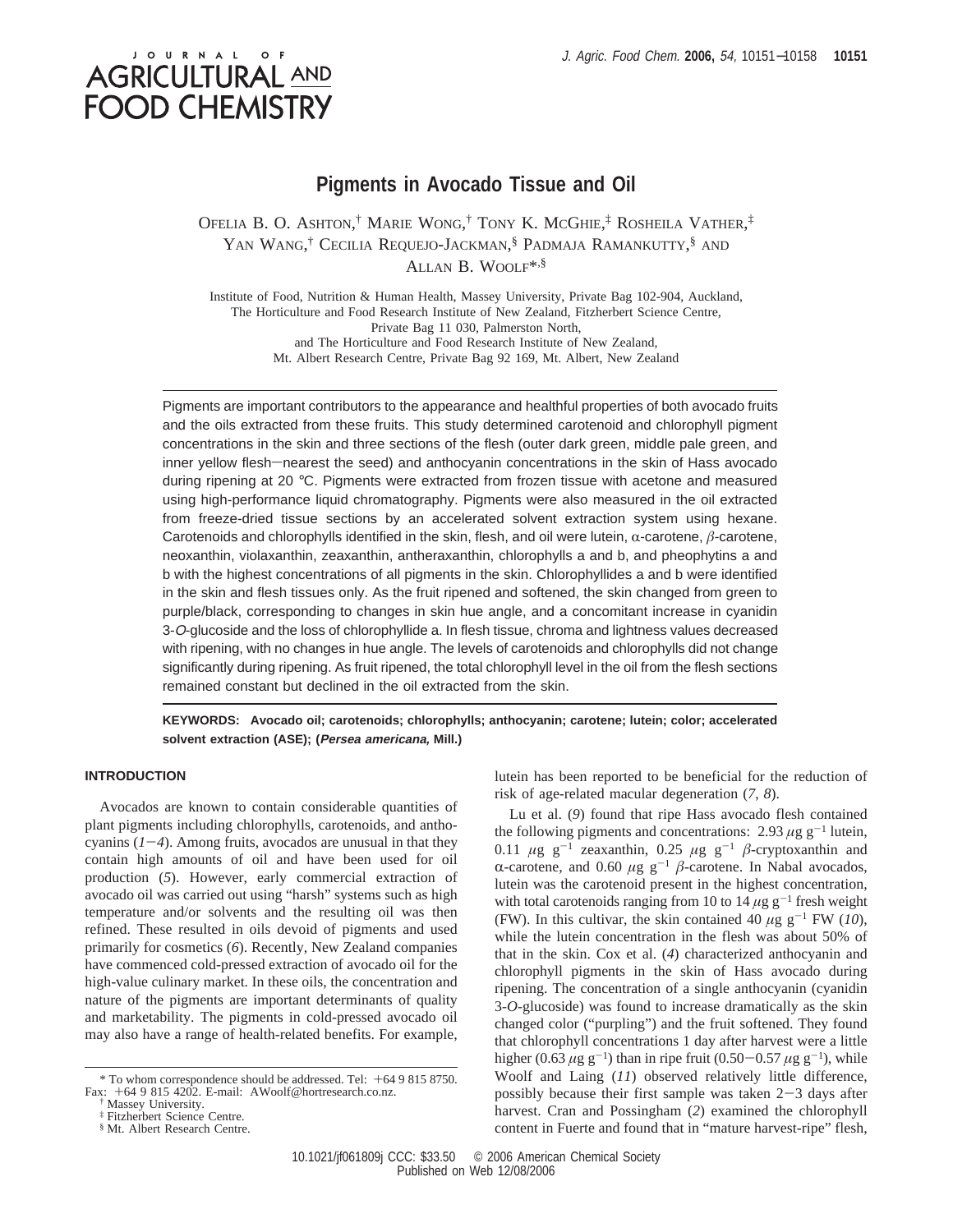the chlorophyll contents of the different flesh sections were 316 (skin), 101 (dark green flesh), 51 (pale green), and 38  $\mu$ g g<sup>-1</sup> FW (yellow). However, other pigments, such as carotenoids, were not examined.

Cold-pressed avocado oil in New Zealand has been reported to have high concentrations of chlorophyll  $(40-60 \mu g g^{-1})$  and carotenoids such as lutein  $(12-14)$ . Lutein concentrations of  $3.2 \mu$ g g<sup>-1</sup> have been reported in cold-pressed oil extracted from the cultivar Hass, although concentrations can be less than 1 or more than 5  $\mu$ g g<sup>-1</sup> in other cultivars (14). In cold-pressed olive oil (a plant fruit oil extracted in a similar manner to avocado oil), the lutein concentration ranged from 0.2 to 3.9  $\mu$ g g<sup>-1</sup> and the  $\beta$ -carotene concentration ranged from 0.4 to 5.1  $\mu$ g g<sup>-1</sup> (*15*).

During the production of oil from avocado fruit, it is likely that not all pigments are extracted into the oil because of differences in the solubility of the pigments. For example, anthocyanins are water soluble whereas carotenoids and chlorophylls are lipid soluble. In addition, all oil soluble pigments in the tissues may not be completely extracted into the oil.

Thus, although there has been some study of pigments in Hass avocados, changes of all pigments during the ripening period and the amounts of pigments present in the oil have not been examined. From a commercial oil extraction perspective, these factors have implications in terms of the tissue types that are processed and their impact on oil quality. In this study, we have determined the pigment composition at different stages of ripening in Hass avocado skin and three sections of the flesh: dark green flesh (adjacent to the skin), pale green flesh, and yellow flesh (adjacent to the seed). In addition, we investigated the pigment composition of oil extracted from these tissue sections using hexane—a standard lipid extraction solvent.

#### **MATERIALS AND METHODS**

**Experimental Overview.** Hass avocados (*Persea americana* Mill.) were harvested and ripened at 20 °C, during which time the skin color and fruit firmness of intact fruits were assessed. During ripening, four types of tissue samples were collected as follows: skin, dark green flesh (adjacent to the skin), pale green flesh, and yellow flesh (adjacent to the seed). The colors of each of these tissue types were measured using a Minolta chromameter. Carotenoid (extracted by acetone) and chlorophyll (extracted by diethyl ether) concentrations were determined in the flesh and skin samples, and anthocyanins were measured in the skin only. Oil was extracted from each tissue type by hexane solvent extraction, and the pigment composition was then measured.

**Reagents.** The solvents used to extract pigments (diethyl ether, hexane, and acetone) were analytical grade, and HPLC (highperformance liquid chromatography) grade solvent was used for the HPLC mobile phases (methanol, acetonitrile, and ethyl acetate). Butylated hydroxyl toluene (BHT), NaCO<sub>3</sub>, Na<sub>2</sub>SO<sub>4</sub>, and NaCl were analytical grade. Authentic standards of lutein, *â*-carotene, chlorophyll a, and chlorophyll b were purchased from Sigma (Sydney, Australia) and for anthocyanins, cyanidin 3-*O*-glucoside was purchased from Extrasynthese (Genay, France). Authenthic standards of antheraxanthin, violaxanthin, and zeaxanthin were a generous gift from Dr. P. Molnár, University of Pécs. Standards were prepared, and concentrations were determined using spectrophotometric measurements and published extinction coefficients (*19*).

**Avocado Fruit.** Hass avocados were harvested from a commercial orchard in Whangarei, New Zealand, in September (early summerstart of commercial harvest season) and transported to HortResearch, Mt. Albert Research Center, Auckland, for processing. At each sampling time, three replicates of 15 fruits were selected. Fruit firmness and skin color were measured on whole fruits before skin and flesh sampling. On arrival at HortResearch (2 days postharvest), fruits were randomized and graded for uniformity and quality, and the first sample was taken. Dry matter (DM; reflecting fruit maturity), initial skin color, and firmness measurements were made. The remaining avocados were



**Figure 1.** Diagram of tissue sampling system (7 mm diameter plug; area of 38.5 mm2) and the tissue types sampled from unripe and ripe Hass avocados.

treated with ethylene to accelerate ripening and reduce variability. The fruits were treated with ethylene (100  $\mu$ L L<sup>-1</sup> at 20  $\pm$  1 °C) for 2 days. After ethylene treatment, the fruits were held at  $20 \pm 1$  °C. Ethylene-treated fruits were sampled on days 3 (halfway through ethylene treatment), 4 (end of ethylene treatment), 6, 8, 9, and 13 after harvest.

**Skin and Flesh Sampling.** The avocados were sampled by removing <sup>6</sup>-8 plugs of skin (exocarp) and flesh (endocarp) with a 7 mm (i.d.) cork borer from the equatorial region. Each plug was divided into four sections: skin, dark green, pale green, and yellow flesh (**Figure 1**). The three flesh sections were of equal thickness (i.e., each of onethird of the flesh thickness). Sections from the 15 fruits of each of the three replicates were pooled for each flesh type, flash frozen with liquid nitrogen, and stored at  $-80$  °C until analyzed.

**DM Determination.** DM (a standard measure of fruit maturity) was determined and found to be  $35.2 \pm 0.3\%$  w/w, indicating a high level of fruit maturity (*16*).

**Color Measurement.** A Minolta Chromameter (CR300, Minolta, Osaka, light source  $D_{65}$ ; white calibration plate) was used to measure lightness, chroma, and hue angles at three points around the equator of the whole fruit. For the skin and flesh sections, both sides of each section were measured with the chromameter immediately after sectioning, and the mean of the two values was determined.

**Fruit Firmness Measurement.** The firmness of whole fruit was measured using an Anderson digital Firmometer (Anderson Manufacturing, Tauranga, New Zealand) using a 200 g weight (*17*). The Firmometer reading (mm displacement) multiplied by 10 was the Firmometer value (FV). The FV was therefore a measure of fruit firmness, and as the fruit softened, the FV increased.

**Oil Extraction.** *Freeze Drying.* Frozen pooled sections of skin and flesh were freeze-dried (20 °C) and stored in oxygen-free  $N_2$  (99.99%)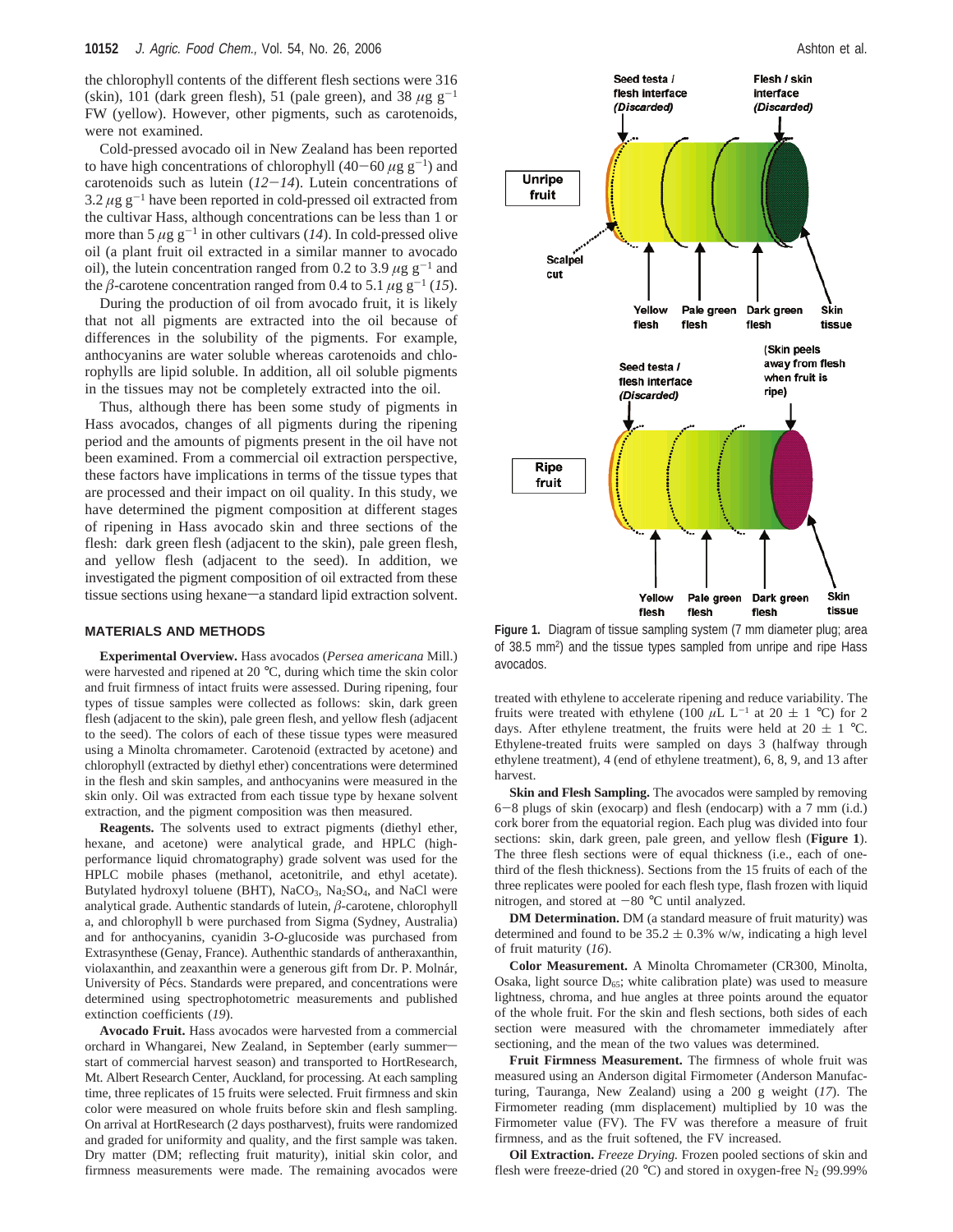purity) flushed laminated foil bags with an oxygen absorber sachet (Ageless, FX-20E, Mitsubishi Gas Chemical Co. Inc., Japan) at  $-25$ °C until oil extraction. The sample was ground to a fine powder immediately before solvent extraction of the oil.

*Accelerated Sol*V*ent Extraction (ASE).* Solvent extraction of oil from freeze-dried tissue was carried out using the ASE (ASE 300 Dionex Corp., Sunnyvale, CA). A weighed ground sample of  $\approx 20$  g was placed in a 100 mL stainless steel closed cell fitted with a cellulose filter. Extractions were performed under minimal light  $(0.001 \mu \text{mol s}^{-1} \text{m}^{-2})$ using 100% hexane (liquid chromatography LiChrosolv). Extraction conditions involved a 5 min sample heating time to 60 °C followed by 100 min of total extraction time at 10000 kPa. The run was split into five cycles of 20 min with a  $N_2$  gas purge cycle of 90 s. Here and elsewhere, all  $N_2$  used was oxygen-free (99.99% purity). The oil dissolved in the solvent was collected in dark glass bottles, which were N2 flushed during and after extraction by the ASE 300.

*Oil Drying/Storage.* After oil extraction, hexane was removed over 2 h at 30 °C using a Rapid Vap unit (RapidVap  $N_2$  Evaporation Systems, Labconco Corp., Kansas City, MO) under flowing  $N_2$ . The oil yield was expressed as % oil per dry weight of avocado tissue. The oil samples were poured into dark glass bottles, flushed with oxygenfree  $N_2$ , and stored at  $-80$  °C until analysis.

**Carotenoid and Chlorophyll Compositional Analysis.** *Skin and Flesh.* Chlorophyll and carotenoid concentrations were determined in the skin and flesh sections. Because anthocyanins are only present in the skin (*4*) and as there were no obvious indications of red pigments in the flesh, only the skin was analyzed for anthocyanin concentrations. Extraction of carotenoids was carried out under yellow lighting to minimize degradation. Chlorophyll and carotenoids were extracted from avocado tissue using the methods described by Cano (*18*) with some modification. Five milliliters of 0.1% BHT in acetone and 100 mg of NaCO<sub>3</sub> were added to approximately 1 g of flesh or skin. The sample was macerated using an Ultra Turrax homogenizer at maximum speed for  $1-2$  min (Jancke and Kundel, Germany), and then, 500 mg of Na2- $SO_4$  was added. The test tube was flushed with  $N_2$ , sealed, and left overnight at 4 °C to ensure complete extraction. After it was rewarmed, 2 mL of diethyl ether and 8 mL of 10% NaCl were added to 2 mL of extract and mixed by shaking. The solution was centrifuged (Labofuge GL, Heraeus Christ, Germany) for 10 min at 2900*g*. The upper layer was collected into a separate test tube, and the extraction was repeated by adding a further 2 mL of diethyl ether to the remaining aqueous layer and recentrifugation. The combined diethyl ether extract was evaporated to dryness with  $N_2$  at 30 °C. The concentrate was redissolved in 0.8 mL of 0.1% BHT/acetone, mixed with a vortex, and centrifuged for 20 min at 2900*g*. The supernatant was analyzed by HPLC.

*Oil from Flesh Sections*. Solid-phase extraction (SPE) was used to isolate carotenoids and chlorophylls from oil followed by HPLC to quantify the pigment concentrations. Avocado oil (approximately 0.8 g) was diluted with 4 mL of hexane containing 1% BHT and applied to a SPE cartridge (C18, 500 mg, p/n 305250, Alltech, Derrfiled, IL) that had previously been conditioned with 8 mL of acetone followed with 8 mL of hexane. The SPE cartridge was then washed with 4 mL of hexane, and then, the lutein and chlorophyll were eluted with 4 mL of acetone. The total volume of the extract was adjusted to 5 mL with acetone containing 0.8% BHT. During this procedure, lipids, including  $\alpha$ - and  $\beta$ -carotene, were eluted with the hexane wash; therefore,  $\alpha$ and *â*-carotene in the oil was not measured by this method.

*HPLC Procedure for Carotenoids and Chlorophylls.* A Waters HPLC (model 2690, Milford, MA) equipped with PDA (model 996) and fluorescence (model 474) detectors was used. The separation column was a Waters Spherisorb 5 *µ*m ODS2 4.0 mm × 250 mm. A ternary gradient system of A (20% 0.5M ammonium acetate, 80% methanol), B (10% H<sub>2</sub>O, 90% acetonitrile), and C (ethyl acetate) as described by Wright et al. (*20*) was used. The gradient program started with 100% A. After 4 min, the mobile phase was 100% B, which then changed to 20% B and 80% C at 18 min and maintained until 22 min. The mobile phase then returned to the starting composition by changing 100% B by 25 min and then 100% A at 29 min. The total sample run time was 35 min. All solvent gradients were linear. The flow rate was 1 mL min-<sup>1</sup> . Carotenoids were measured by extracting chromatograms at 455 nm and were quantified as lutein equivalents. Carotenoids were

identified by comparison with authenthic standards; neoxanthin was tentatively identified from retention times and spectra (*19*). Chlorophylls were measured by fluorescence (excitation, 440 nm; emission, 460 nm) and quantified as chlorophyll b equivalents. Chlorophyll a and b peaks were identified by comparison of retention times with authentic standards. Pheophytins a and b and chlorophyllides a and b were identified at their expected retention times and by the similarity of UV/ vis spectra to chlorophylls a and b, respectively (*19*).

**Anthocyanin Compositional Analysis of Skin Tissue.** Eight milliliter of ethanol/H<sub>2</sub>O/acetic acid (80/20/1) was added to about 1 g of skin and macerated with an Ultra Turrax homogenizer. The test tube was capped and left at 4 °C for 48 h to extract. Following centrifugation (2900*g*), a portion of the supernatant was transferred to a 2 mL HPLC vial and the anthocyanins content was measured by HPLC.

*HPLC Procedure for Anthocyanins.* The Waters HPLC, as described before for carotenoid and chlorophyll analysis, and a Merck LiChrospher 100, RP18e 5  $\mu$ m, 4.0 mm  $\times$  250 mm column, were used for anthocyanin separation. A binary gradient system consisting of A (1.5% phosphoric acid) and B (acetic acid/acetonitrile/phosphoric acid/H2O (20:24:1.5:54.5) was used. The initial mobile phase composition was 80% A and 20% B. The composition changed with a linear gradient to 30% A and 70% B at 25 min and 10% A and 90% B at 30 min. The 10% A and 90% B composition was held for 5 min until 35 min and then returned to the initial mobile phase composition by 40 min. The total sample run time was 45 min. The flow rate was 1.0 mL min-<sup>1</sup> . Anthocyanins were quantified as cyanidin 3-*O*-glucoside equivalents from chromatograms extracted at 530 nm.

**Statistical Analysis.** Separate multiple regression models were fitted to the chlorophyll and hue angle data sets to determine the linear effects of tissue type and days after harvest, since these attributes did not show evidence of an apparent trend over time. The chlorophyll data were transformed using the logarithmic transformation before model fitting to ensure that model assumptions were met. To account for variability over time in the composition of the other fruit attributes, separate exponential curves were fitted to the daily readings. Analysis of certain parameters of these curves allowed comparison of the tissue sections (*21*). The parameter estimates were analyzed using analysis of variance. The analyses were performed using GenStat (Release 8.1) [(PC/ Windows XP) Copyright 2003, Lawes Agricultural Trust (Rothamsted Experimental Station, United Kingdom)]. Mean separation tests were carried out using Fisher's Protected LSD at the 5% level of significance. Model adequacy checks were performed by examining various plots (histograms, normal probability plots, and scatter plots) of the residuals.

### **RESULTS**

**Ripening of Hass.** *Firmness.* The Firmometer value of the avocado measured from day 2 to day 13 increased from 9 to  $\approx$  100 as the fruit ripened (data not shown). A Firmometer value of 60 indicates "firm ripe", 80 "soft ripe", and 100 "over ripe", which were reached on approximately days 8, 9.5, and 13, respectively. Thus, fruit were ripened well past a fully eating ripe stage of firmness and the full range of fruit firmness that might exist in a commercial system was examined.

*Skin and Flesh Color.* The skin of the intact fruit decreased in lightness (from  $\approx 40$  to 27) and chroma (from  $\approx 15$  to 3) over the ripening period, but hue angle increased (from  $\approx$  125 to 250°) (**Figure 2a**-**c**). The color of the skin sections showed similar trends with decreased chroma (from  $\approx$  24 to 12) and increased hue angle (from  $\approx 100$  to 220°), although lightness showed first an increase and then a decrease. The difference between the skin color of the whole fruit and the skin sections was because the skin section values are an average of measures made on both inner and outer surfaces (as was carried out for sections of the flesh).

The color of the three flesh sections showed significant (*P*  $\leq$  0.001) changes during the ripening period (**Figure 2a**-**c**). In all flesh tissue types, chroma decreased from  $\approx 43$  to 35. Similarly, lightness decreased in a linear manner from  $\approx 74$  to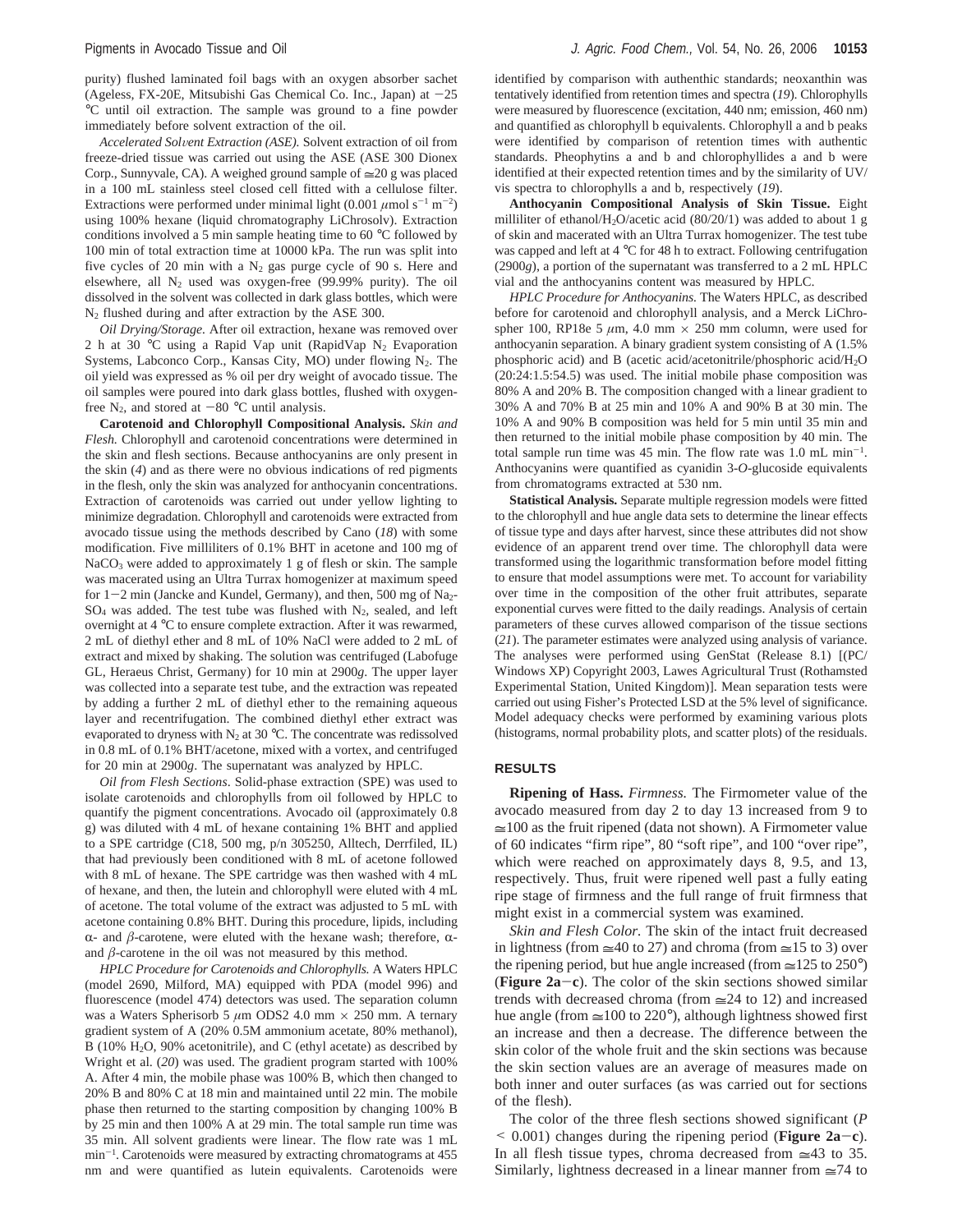

**Figure 2.** Color changes during ripening of Hass avocado whole fruit (skin) and four tissue sections: skin, dark green flesh, pale green flesh, and yellow flesh. (**a**) Lightness, (**b**) chroma, and (**c**) hue angle. Data are presented as means  $\pm$  SEM ( $n = 45$ ).

64 for dark green flesh,  $\approx 83$  to 75 for pale green flesh, and 83 to 75 for yellow flesh. At day 2, hue angles for each of the tissue types were significantly different ( $\approx$ 113, 105, and 101° for dark green, pale green, and yellow flesh tissue, respectively) and showed only slight decreases over time.

**Pigments Extracted from Skin and Flesh Sections.** *Carotenoids.* The concentrations of total carotenoids were different between the tissue types  $(P \le 0.001)$  with the concentrations in the skin greater than concentrations in the flesh tissues (**Figure 3a**-**d**). Total carotenoid concentrations in the skin and flesh tissues declined in an approximately exponential manner as the fruit ripened ( $P \leq 0.001$ ). Lutein was the most abundant of carotenoids found in Hass avocado skin, with an initial concentration of 20.5  $\mu$ g g<sup>-1</sup> declining to 8.0  $\mu$ g g<sup>-1</sup> at day 13 (**Figure 3a**). Other carotenoids in skin tissue at 2 days after harvest were, in decreasing order of abundance,  $\beta$ -carotene  $(\equiv$ half that of lutein, at day 2), neoxanthin, violaxanthin,  $\alpha$ -carotene ( $\leq$ 5  $\mu$ g g<sup>-1</sup>), and antheraxanthin and zeaxanthin ( $\leq$ 1  $\mu$ g g<sup>-1</sup>). All carotenoids decreased with ripening.

In the three flesh sections, carotenoid concentrations were significantly lower, approximately 10% of those found in the skin (**Figure 3b**-**d**). Lutein was the most abundant carotenoid in the dark green, pale green, and yellow flesh sections throughout the ripening period, except at day 2 and 3 when there were higher concentrations of neoxanthin (which later declined to  $\leq 0.4 \mu g g^{-1}$  with ripening). Lutein concentrations



(a) Skin

50

40

30  $(ug g<sup>-1</sup> FW)$ 

20

 $10$ 

0  $\mathbf 0$ 

(b) Dark green flesh

6

5

4

3

 $\overline{2}$ 

1

 $\Omega$ 

 $\,$  6  $\,$ 

5

4

 $\overline{0}$ 

Carotenoids concentration<br>(u.g g<sup>-1</sup> FW)

Carotenoids concentration



**Figure 3.** Carotenoid pigment concentrations in Hass avocado (**a**) skin, (**b**) dark green flesh, (**c**) pale green flesh, and (**d**) yellow flesh during ripening. Data are presented as means  $\pm$  SEM ( $n = 3$ ).

in the flesh tissues did not vary significantly over the ripening period with a mean concentration in the dark green, pale green, and yellow flesh of 1.8, 0.4, and 0.3  $\mu$ g g<sup>-1</sup>, respectively.  $\beta$ -Carotene,  $\alpha$ -carotene, violaxanthin, antheraxanthin, and zeaxanthin remained relatively constant at very low concentrations  $(<0.1 \ \mu g \ g^{-1}).$ 

*Chlorophyll.* Total chlorophyll concentrations were higher in skin tissue than in flesh tissue ( $P \le 0.001$ ; **Figure 4a-d**). The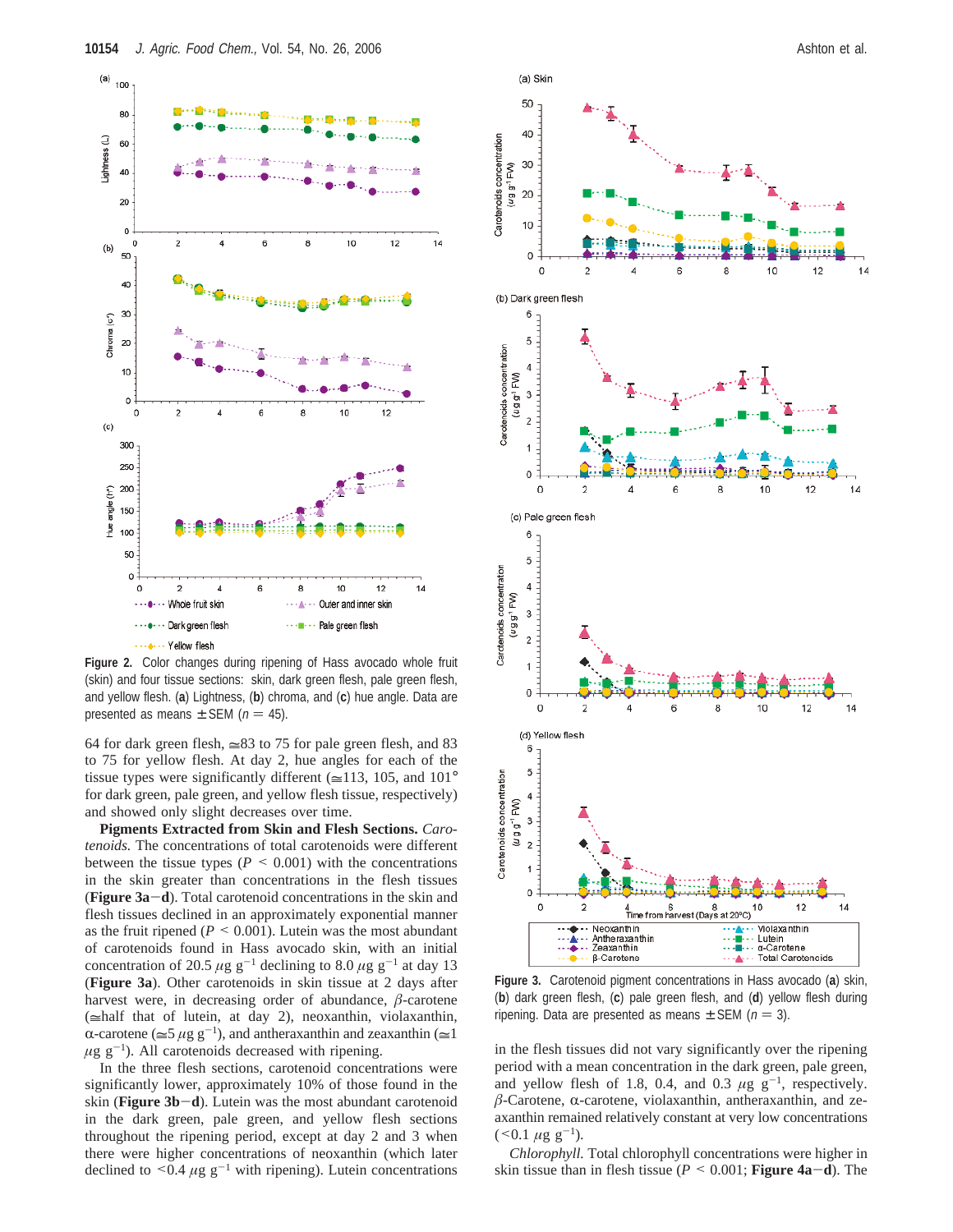

**Figure 4.** Chlorophyll pigment concentrations in Hass avocado (**a**) skin, (**b**) dark green flesh, (**c**) pale green flesh, and (**d**) yellow flesh during ripening. Data are presented as means  $\pm$  SEM ( $n = 3$ ).

chlorophyll content was highest in dark green flesh, lower in pale green, and lowest in yellow flesh.

The concentration of chlorophyll a was higher than that of chlorophyll b in the skin and flesh sections (**Figure 4a**-**d**). Chlorophyll a and b concentrations did not change in skin or flesh during ripening. Pale green and yellow flesh contained less chlorophylls a and b than the dark green flesh and skin.

Several metabolites of chlorophyll were also detected and quantified as chlorophyll b equivalents. Chlorophyllide a



**Figure 5.** Total anthocyanin and cyanidin 3-O-glucoside concentrations in Hass avocado skin tissue. Data are presented as means  $\pm$  SEM ( $n =$ 3).

(removal of the phytol group) was the highest in skin tissue 2 days after harvest (131.2  $\mu$ g g<sup>-1</sup>) and declined with ripening in all tissue types (except in the yellow flesh where it remained constantly low) (**Figure 4a**-**d**). Chlorophyllide a in all flesh sections was about  $1-5%$  of that found in the skin. Chlorophyllide b concentrations were significantly lower (maximum  $16 \mu g g^{-1}$ ) than chlorophyllide a and declined to virtually zero during ripening, as did chlorophyllide a over time. Low concentrations (0.10  $\mu$ g g<sup>-1</sup>) of pheophytins a and b were detected in skin tissue but not in any flesh tissues (data not shown).

*Anthocyanin.* In skin tissue, anthocyanin concentrations increased continuously during ripening of Hass avocado after day 4 (**Figure 5**). Cyanidin 3-*O*-glucoside accounted for almost the entire observed anthocyanin concentration. For example, after 13 days, the cyanidin 3-*O*-glucoside concentration was 230  $\mu$ g g<sup>-1</sup> while the total anthocyanin concentration was 235  $\mu$ g  $g^{-1}$ .

**Pigments in Oil Extracted from Tissue Sections.** *Carotenoids in Oil.* The highest concentrations of carotenoids were found in oil extracted from the skin, at approximately 10 times the concentrations of carotenoids in oil extracted from the flesh tissues (**Figure 6**). The total carotenoid concentration in oils extracted from skin and flesh tissues declined as the fruit ripened  $(P \leq 0.001)$ . In oil from the skin, lutein was the carotenoid present at the greatest concentration of 151.0  $\mu$ g g<sup>-1</sup> for day 2 samples, declining to 79.7  $\mu$ g g<sup>-1</sup> by day 13 (**Figure 6a**). In day 2, oil samples from the skin, the other carotenoids, in decreasing order of concentration were antheraxanthin (37.3 *µ*g  $g^{-1}$ ), neoxanthin (13.9  $\mu$ g g<sup>-1</sup>), and violaxanthin (4.6  $\mu$ g g<sup>-1</sup>). Zeaxanthin was not detectable in oils extracted from either skin or flesh samples.

Over the ripening period, the lutein concentration in the oil from the dark and pale green sections did not vary significantly from day 2 to day 13 (average concentrations of 6.8 and 1.7 *µ*g  $g^{-1}$ , respectively). In yellow flesh, lutein extracted into the oil decreased from  $\approx 3$  to  $\leq 1 \mu$ g g<sup>-1</sup>. Neoxanthin was present in relatively high concentrations in oil from all flesh sections at  $6-8 \mu g g^{-1}$  at day 2 but declined to zero after 6 days. The concentrations of violaxanthin and antheraxanthin were lower at day 2 with  $\approx 3-5 \mu g g^{-1}$ , in oil from dark green flesh, and  $1-3 \mu$ g g<sup>-1</sup> in oil from pale green and yellow flesh. Concentrations of both pigments declined rapidly to zero at day 6 (**Figure 6b**-**d**).

*Chlorophylls in Oil.* As found for fresh tissues, chlorophyll and chlorophyll-related compound concentrations were greatest in oil from the skin and decreased moving from skin into the interior flesh tissues (**Figure 7a**-**d**). In oil extracted from skin,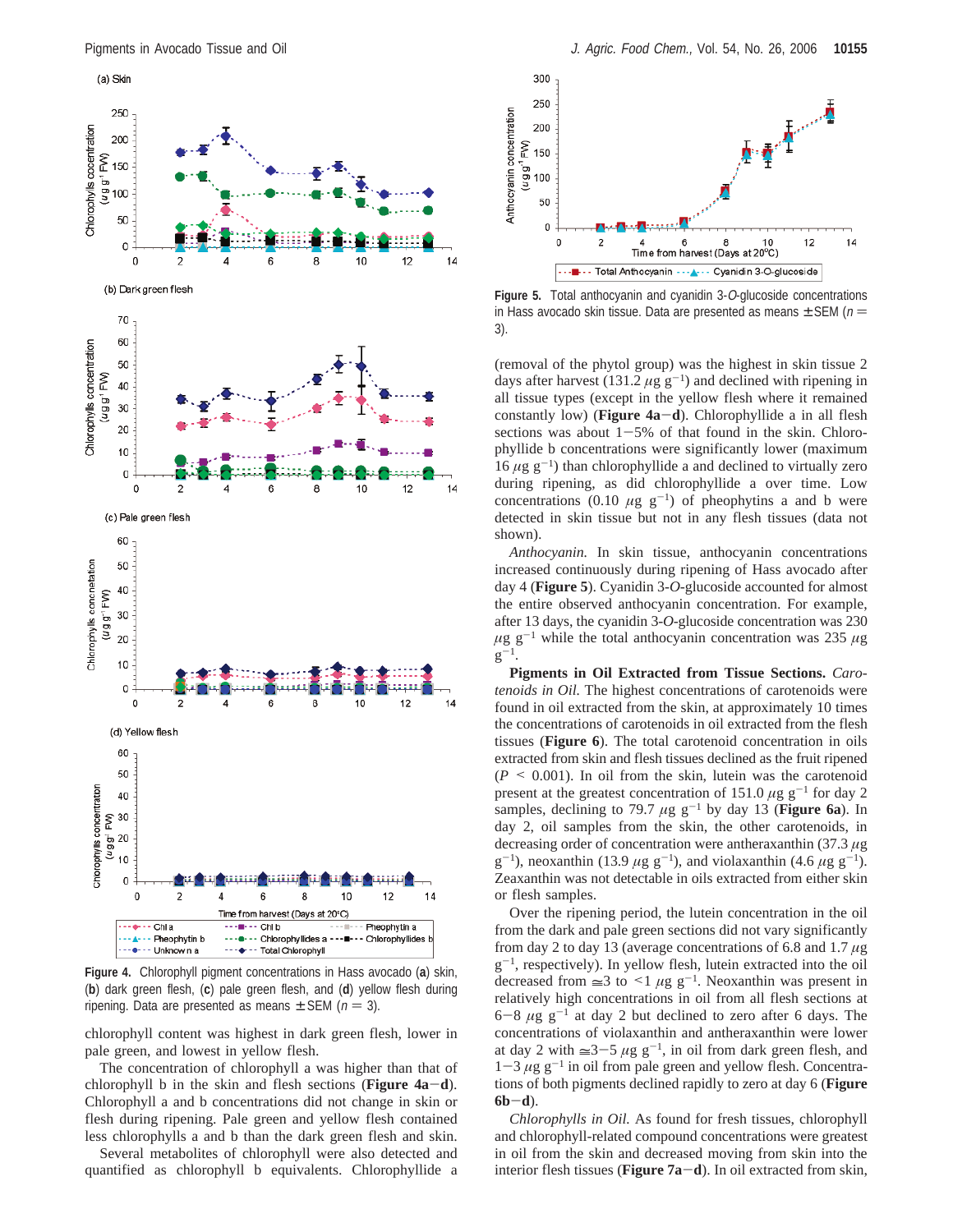

**Figure 6.** Carotenoid concentration in oil extracted from Hass avocado (**a**) skin, (**b**) dark green flesh, (**c**) pale green flesh, and (**d**) yellow flesh during ripening. Data are presented as means  $\pm$  SEM ( $n = 3$ ).

the total concentration of chlorophylls decreased from 213.8 to 115.6  $\mu$ g g<sup>-1</sup> over the ripening period (**Figure 7a**). Chlorophyll a, the main chlorophyll, followed a similar trend to that of total chlorophyll, decreasing from 143.0 to 81.1  $\mu$ g g<sup>-1</sup> by day 13. At day two, the concentrations of pheophytin a, chlorophyll b, and pheophytin b were 37.0, 22.7, and 11.1  $\mu$ g g<sup>-1</sup>, respectively, and all pigments declined with ripening. No chlorophyllides were detected in oils extracted from either skin or flesh tissue.

The total chlorophyll content in oils extracted from flesh tissues did not change significantly during ripening (**Figure 7bd**). The average total chlorophyll in oil from the dark green, pale green, and yellow flesh was 43.8, 13.1, and 3.0  $\mu$ g g<sup>-1</sup>, respectively. The chlorophyll a content averaged 37.0, 11.4, and 2.7  $\mu$ g g<sup>-1</sup> in the oil extracted from the dark green flesh, pale green, and yellow flesh, respectively, and did not change over ripening. The chlorophyll b concentration increased slightly in the oil from the dark green flesh over the ripening period, from



···◆ ·· Chlorophyll a A - - Pheophytin b ··· - Pheophytin a

**Figure 7.** Chlorophyll concentration in oil extracted from Hass avocado (**a**) skin, (**b**) dark green flesh, (**c**) pale green flesh, and (**d**) yellow flesh during ripening. Data are presented as means  $\pm$  SEM ( $n = 3$ ).

5.7 to 16.7  $\mu$ g g<sup>-1</sup>. The concentrations of chlorophyll b (<5  $\mu$ g  $g^{-1}$ ) and pheophytins a and b (<1  $\mu$ g g<sup>-1</sup>) in oils from the pale green and yellow flesh were low during the entire ripening period (**Figure 7c**,**d**).

*Proportion of Tissue Pigments Extracted into Oil.* Using the DM and oil content (determined from ASE extraction) of each tissue section, the proportion of pigments extracted into the oil was calculated (**Table 1**). Carotenoids were essentially completely extracted from flesh tissues  $(85-100%)$  but only partly extracted  $(28%)$  from the skin. In contrast, on average,  $40-$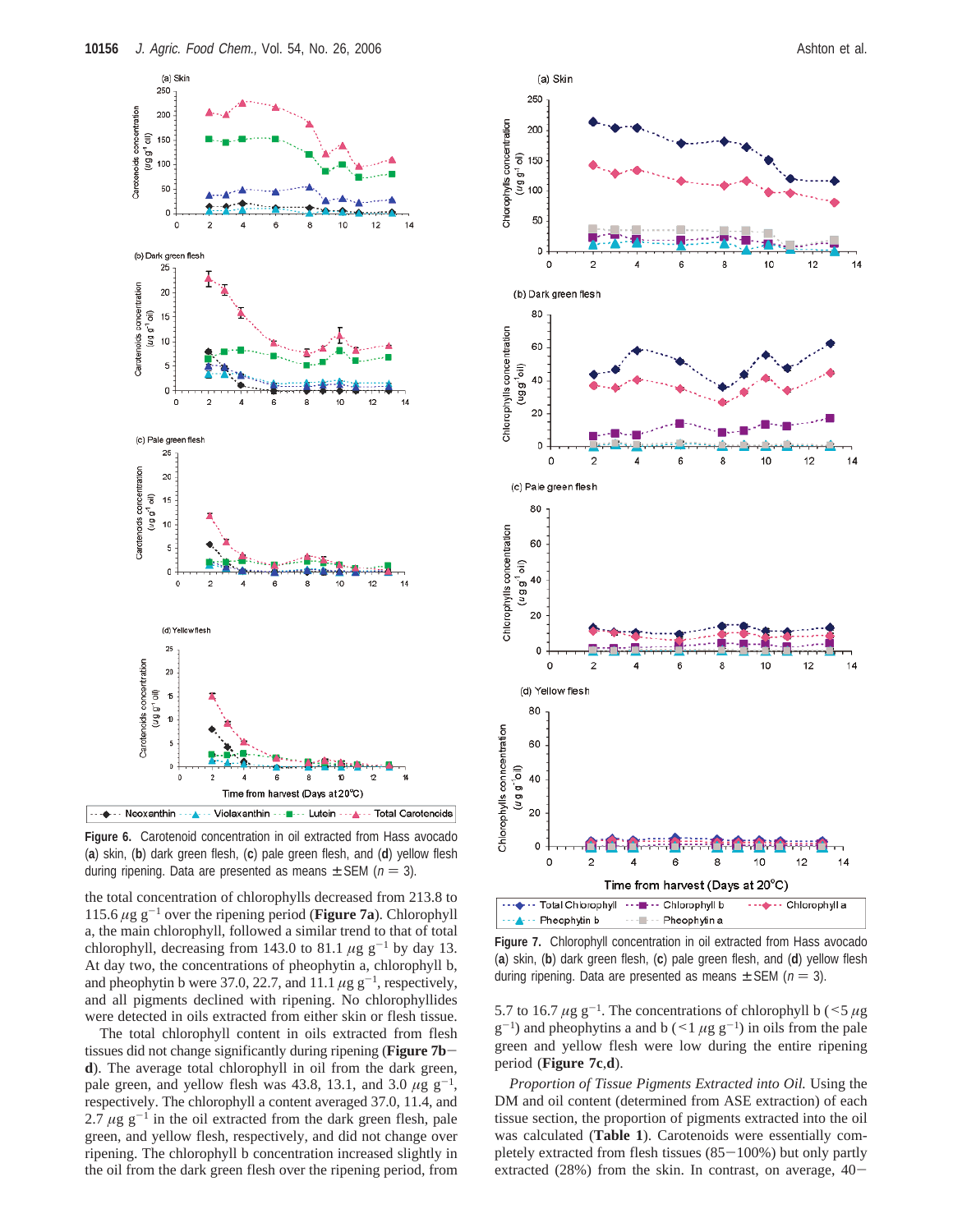**Table 1.** Calculated Values for the Proportion (%) of Pigments from Skin and Flesh Tissues Extracted into Oil by ASE Extraction

| tissue section                                               | % extraction of pigment<br>from skin or flesh tissue <sup>a</sup>         |                                                         |
|--------------------------------------------------------------|---------------------------------------------------------------------------|---------------------------------------------------------|
|                                                              | total carotenoids<br>(not including $\alpha$ -<br>and $\beta$ -carotenes) | total chlorophyll<br>(not including<br>chlorophyllides) |
| skin<br>dark green flesh<br>pale green flesh<br>yellow flesh | $28 + 2$<br>$100 \pm 9$<br>$98 \pm 15$<br>$85 \pm 9$                      | $29 + 8$<br>$40 \pm 3$<br>$57 + 4$<br>$65 + 5$          |

<sup>a</sup> Mean values of extractions from days 2 to 13,  $\pm$  standard error for  $n = 9$ .

65% of the chlorophylls were extracted from avocado flesh tissues into the oil, and this reduces to only 29% from the skin.

#### **DISCUSSION**

This study shows that the concentrations of pigments in Hass avocado vary significantly between tissue types (skin and flesh), tissue position (inner to outer flesh), and during ripening. The pigment concentrations present in oils produced from these tissues reflect the tissue pigment composition for pigments that are oil soluble (water soluble pigments are not extracted from avocado tissue into the oil).

**Fruit Tissue Color and Pigment Concentrations.** Overall, these results confirm the visual changes seen in ripening Hass avocados, with skin color changing from a bright vivid green color to dark green and then purple/black. It was observed that higher hue angle values for tissue (more green color) were correlated with higher concentrations of chlorophylls and carotenoids. This agrees with observations in other avocado cultivars such as Fuerte (*2*), where chlorophyll concentrations declined from outer to inner flesh tissues. Similarly, the changes in flesh color with ripening are likely to be correlated with reduced pigment concentrations, particularly for chlorophyll in skin tissue. The skin tissue contained significantly greater concentrations of both chlorophylls and carotenoids than the less-green flesh tissue. This is consistent with observations in Nabal avocados where total carotenoid and lutein concentrations in the flesh are  $\equiv$ half those of the skin tissue (*10*). In Hass, we observed lutein concentrations of 2.2-2.5  $\mu$ g g<sup>-1</sup> FW, similar to those reported by Lu et al. (9) (2.93  $\mu$ g g<sup>-1</sup> FW).

**Pigment Concentration Changes during Ripening.** This study was the first to examine pigment concentrations over the entire ripening period for Hass avocado. In flesh tissue, chlorophyll did not decrease significantly, while in the skin, total chlorophylls declined with ripening, although more quickly than observed by Cox et al. (*4*). Total carotenoids also showed a consistent decrease in the skin (where the majority of the carotenoids are located), and lutein, an important pigment from a health perspective (8), declined by  $\approx 50\%$  in the skin over the ripening time. Similarly, in the flesh, total carotenoids declined by over 50%, although the concentrations of lutein were much lower than in the skin  $(\approx 10\%$  of that in the green flesh tissue).

The relative concentrations of chlorophylls a and b showed little change during ripening in any of the tissues, similar to our previous observations (*4*). The high concentrations of total chlorophylls in the skin were a result of high concentrations of chlorophyllide a and to a lesser extent chlorophyllide b. Chlorophyllides are water soluble pigments and are intermediates in chlorophylls a and b biosynthesis (*22*) and chlorophyll degradation (*22*, *23*). The high concentrations of chlorophyllide

a found in avocado skin may be a result of chlorophyll synthesis or degradation in the skin.

Chlorophyllides are formed by removal of the phytol moiety from chlorophyll by the enzyme chlorophyllase and are not likely to have arisen during sample preparation since the samples were flash frozen in liquid N<sub>2</sub>, stored at  $-80$  °C, and extracted at chilled temperatures in the absence of light. Importantly, all samples were treated similarly and only skin samples from the earlier stages of ripening contained chlorophyllides, even though all skin samples contained similar concentrations of chlorophylls. Chlorophyll can also be degraded to pheophytins a and b during ripening and can be produced under conditions of mild acidity and heat, such as those used for extraction (*23*). Pheophytins were not detected in avocado skin suggesting that the dominant breakdown pathway of chlorophyll in avocado skin is the action of chlorophyllase on chlorophyll to generate chlorophyllides.

The most substantial change during ripening in pigment concentration was in the skin where anthocyanins increased. This was almost solely because of the dramatic increase in cyanidin 3-*O*-glucoside 4-6 days after harvest and was highly correlated with skin color change (hue angle) and fruit firmness. This is consistent with results previously observed with late season Hass (*4*), except that changes in pigment concentrations, skin color, and fruit ripening occurred  $\approx 2$  days earlier in this study. These differences are consistent with the lower maturity (harvested earlier in the season) of the avocados in the current study.

**Proportion of Pigments in Tissue and Oil.** The percentage of pigment extracted into the oil varied by pigment type and tissue type. Chlorophyllides a and b were not detected in oil as they are only water soluble, even though they are the major chlorophylls in skin during the early stage of ripening. The same is true for the water soluble anthocyanins. Total chlorophyllides present in the skin, dark, pale, and yellow flesh sections up to 9 days storage was on average 70, 8, 16, and 38% of the total chlorophylls present, respectively. Hence, the  $40-65%$  from flesh and 29% from skin of all chlorophylls extracted would likely account for the majority of the oil soluble chlorophyll pigments in each tissue, including chlorophyll degradation products not identified. The method used to determine the carotenoid content of the oil did not detect  $\alpha$ - and  $\beta$ -carotene. These may have been extracted into the oil and not accounted for, hence the slightly lower recovery of carotenoids. The concentrations of  $\alpha$ - and  $\beta$ -carotene in the oils would be less than that of lutein, the most abundant carotenoid. Note that the values presented in **Table 1** were corrected for the nondetection of  $\alpha$ - and  $\beta$ -carotene.  $\alpha$ - and  $\beta$ -Carotene made up on average 31, 5, 12, and 23% of the total carotenoids in the skin, dark green, pale green, and yellow flesh tissue sections, respectively.

**Pigment Concentration in Extracted Oil.** The types and concentrations of pigments in avocado oil are important indicators of product quality (appearance) and health profile (*9*). Because the extraction of carotenoids from the flesh tissues into the oil was nearly 100% (**Table 1**), the carotenoid composition of oil was primarily determined by the composition in the avocado tissue used. Lutein, which was present in the greatest concentrations in avocado flesh, was therefore also present in the greatest concentrations in oil. Oils extracted from unripe flesh tissues contained greater concentrations of carotenoids than oils from ripe flesh tissues. In contrast, the chlorophyll composition varied substantially between the skin or flesh tissues and the oil, due to the hydrophilic nature of chlorophyllides, which are not extracted into the oil. Thus, the concentrations of total chlorophyll extracted into the oil were not as easily predicted